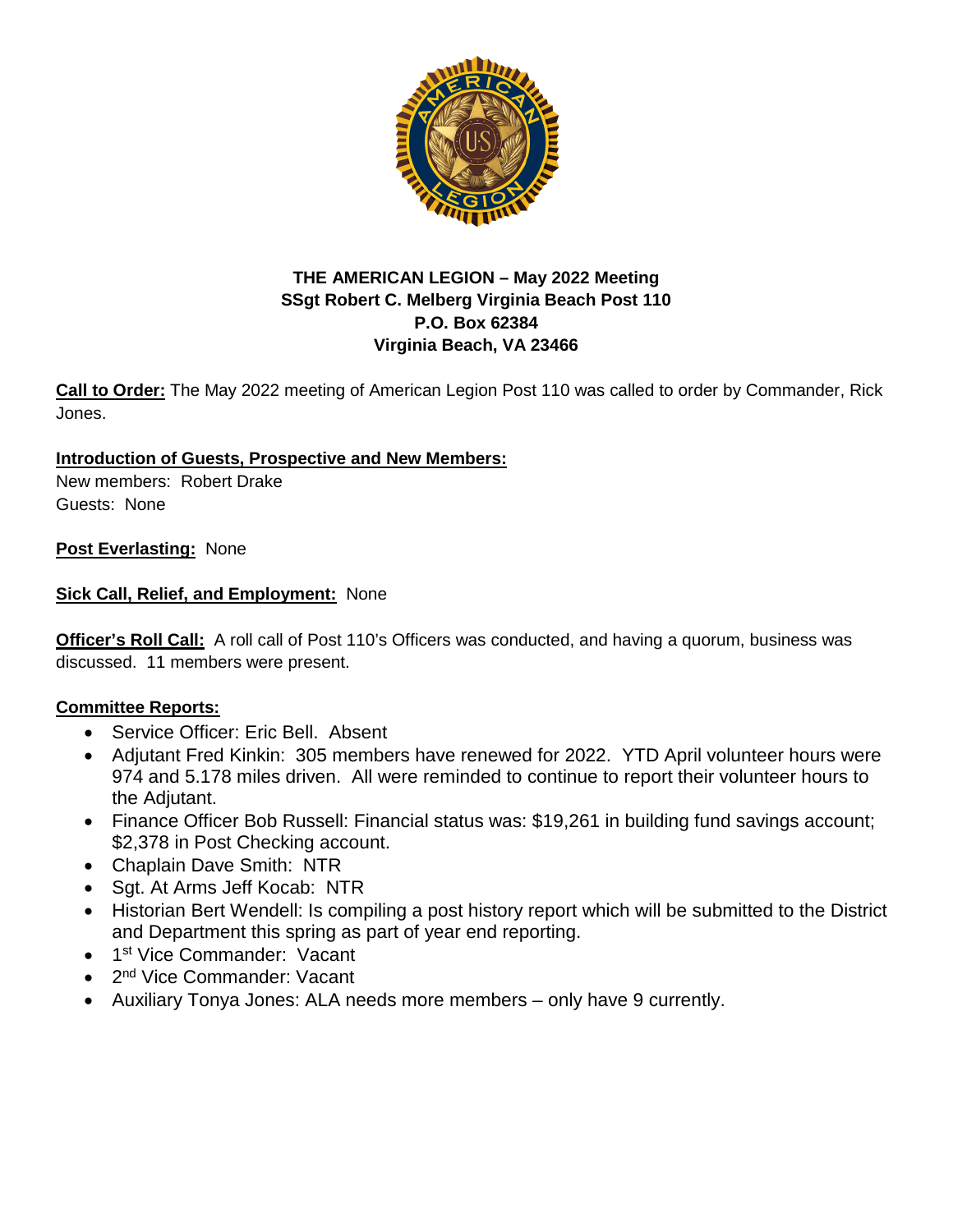• Commander Rick Jones: Stressed importance of reporting volunteer hours monthly to Adjutant. Gave thanks to several members who assisted with the Post barbecue earlier in May; there were 24 attendees. Thanked Fred Kinkin and Ron Basso for making NJROTC Medal presentations at First Colonial and Landstown High Schools. Stated the Executive Board will take up the 2023 budget at the next Board Meeting.

**Reading of Minutes:** The meeting minutes are posted on the vapost110.org website.

#### **Guest Speaker/Special Recognition:** None

#### **Major Topics Discussed**

- 1. Elections were held for Officers for 2022-2023 membership year as follows: Commander; Rick Jones, Adjutant: Ron Basso, Chaplain: Dave Smith, Service Officer: Eric Bell, Finance Officer: Bob Russell, Historian: Bert Wendell, Sgt-at-Arms: Jeff Kocab and Mark McMillan. There were no nominations for 1<sup>st</sup> or 2<sup>nd</sup> Vice Commander.
- 2. A modification to the Bylaws was made to change Article  $X -$  Section 1 Meetings to reflect our monthly meeting time as 7pm on the fourth Wednesday of each month. It was agreed unanimously.
- 3. Adjutant Fred Kinkin was nominated to receive the Legionnaire of the Year award for the post.

## **Long Range Goals:**

- 1. Obtain permanent Post Home.
- 2. Increase membership active participation in Post activities.

## **Recently Completed Events:**

Feb 25-27 - Department of Virginia Spring Conference May 10 – NJROTC Award Presentation at First Colonial HS

May 11 – NJROTC Award Presentation at Landstown HS

## **Upcoming Events:**

May 30 – Memorial Day June  $5 - 2<sup>nd</sup>$  District Meeting at 1pm at Post 60 June 14 – Flag Day June 19-25 – Boys State at Radford University June 22 – Post 110 Monthly Meeting at 7pm July 27 – Post 110 Monthly Meeting at 7pm

Aug 24 – Post 110 Monthly Meeting at 7pm